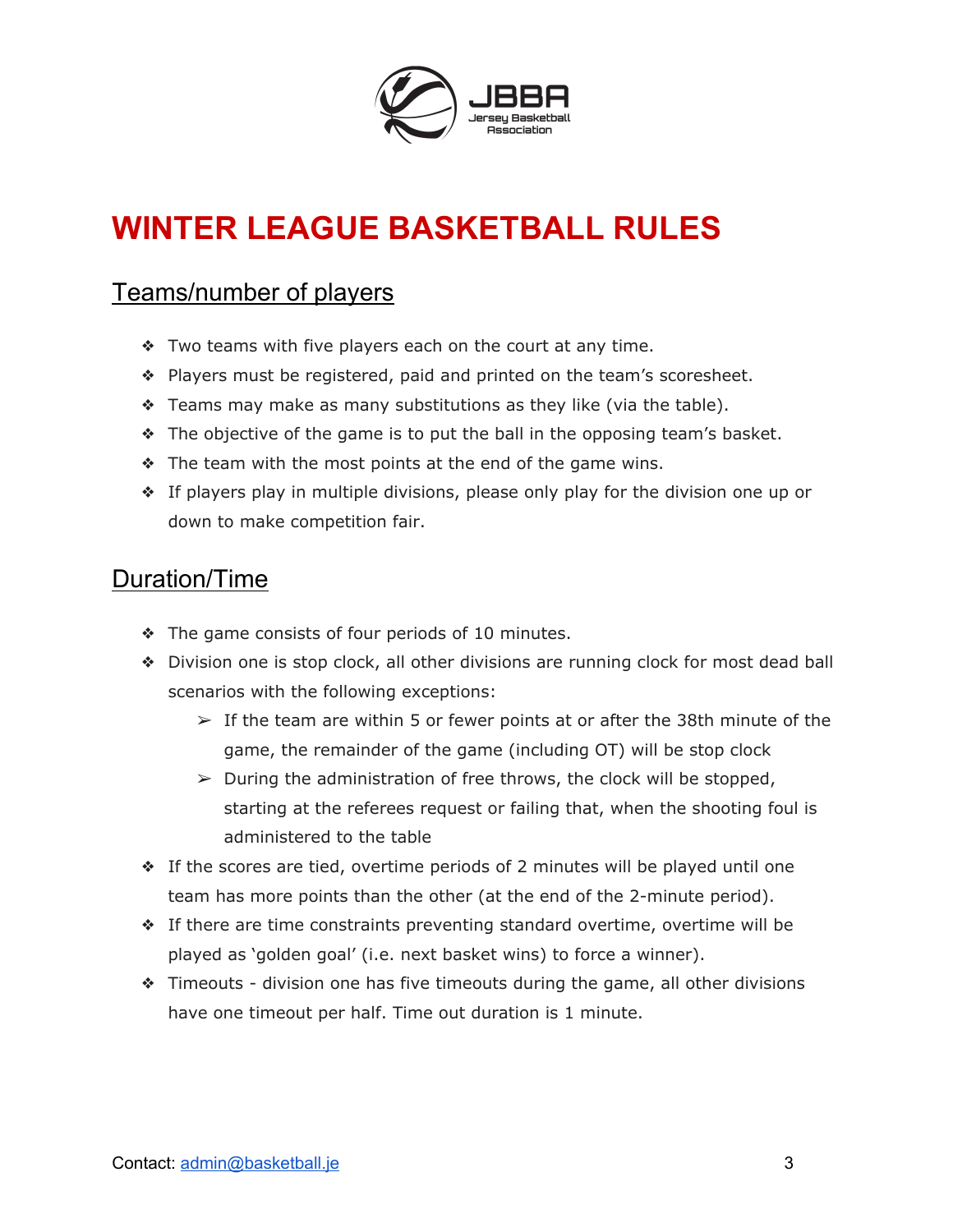

## **Scoring**

- ❖ A basket scored from near the basket (inside the three-point arc) is worth two points.
- ❖ A basket scored from far (beyond the three-point arc) is worth three points.
- ❖ A basket scored from a free-throw is worth one point.
- ❖ Players are not capped during the winter league.

# Moving the ball

- ❖ The ball may either be passed from one player to another, or dribbled by a player from one point to another (bounced while walking or running).
- ❖ Before passing or shooting the ball, a player may take two steps (without dribbling).
- ❖ Once a player has stopped dribbling, they may not start to dribble again.
- ❖ Once the team in possession of the ball has passed the half-court line, it may not cross back over the line with the ball.
- ❖ You have 5 seconds to inbound the ball, 8 seconds to get over the half court during an inbound.

# Shot clock

- ❖ When a team gains possession of the ball, they have a maximum of 24 seconds to attempt a shot.
- ❖ Additionally, offensive players may not remain within the restricted area (key) for more than three consecutive seconds, this resets each time a shot hits the rim.
- ❖ Shot clock will be officiated by table officials for division one, other divisions will be by the referees.